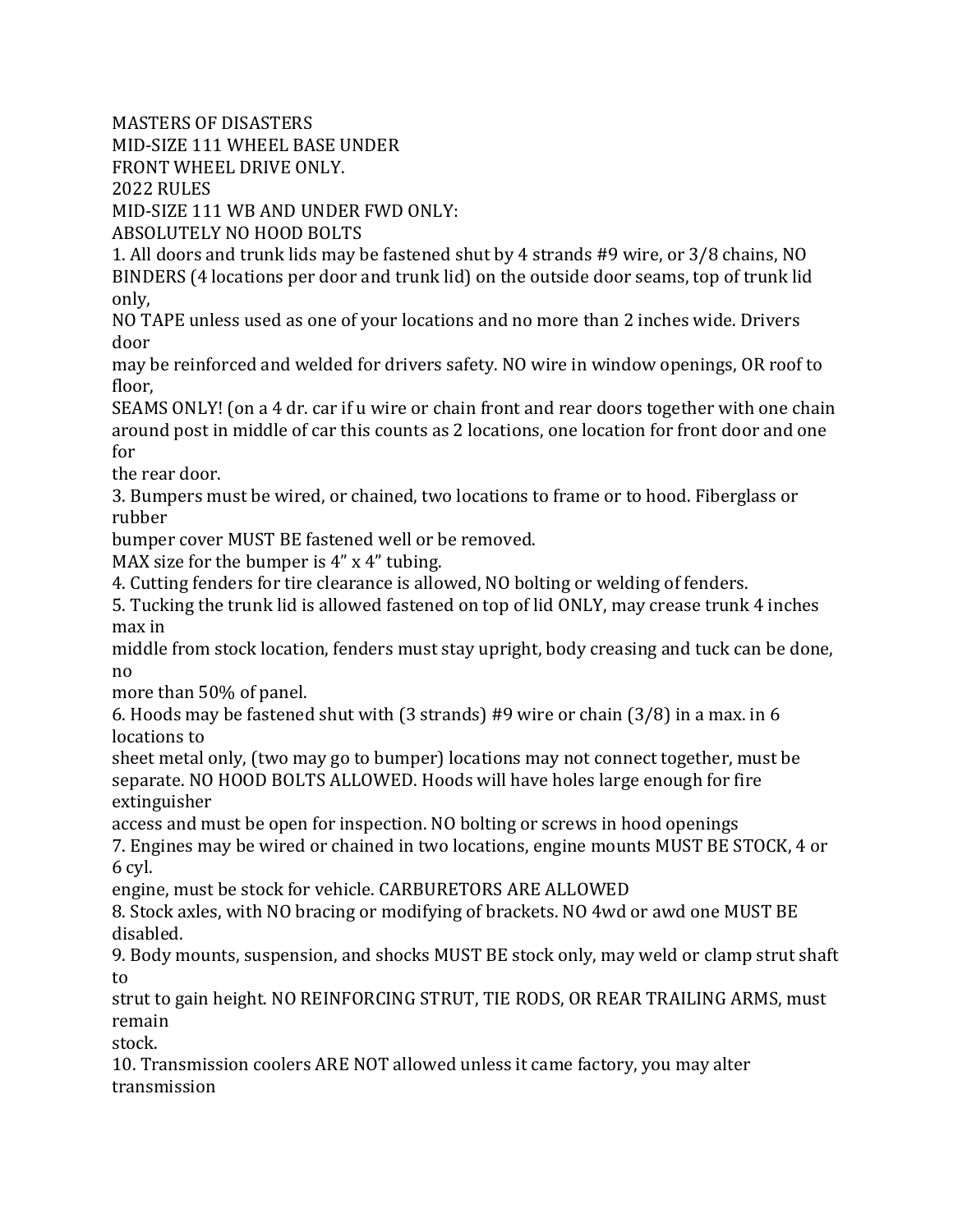linkage. CABLE SHIFTERS ARE ALLOWED. Modified ignition switches, and headers ARE allowed.

May alter gas and brake petal.

11. Any ply tire allowed, stuffed ok, Stem protectors allowed, wheel weights must be removed.

May add an outer flap (extra sidewall) to outer side of tire for protection. May screw or glue beads to rims.

12. Fuel tanks must be removed and located in back seat securely fastened, no bungee straps,

and completely covered with a nonflammable material. If running electric fuel pump, power

source must be well labeled (fuel pump) in large bold lettering.13.Two batteries allowed and must be moved to passenger front seat, securely fastened, no

bungee straps, and covered with a nonflammable item.

14. Safety bars in or on top of the dash, and behind seat are MANDITORY with a max. 8'x8" mounting plate. 4 inch diameter max. material, may connect dash to seatbar with no down bars

to floor. U may run roof (halo) bar but can only be attached to seat bar, may not attach to floor.

All cage material can be no further forward than firewall, and not further rearwards of the most

forward side of rear wheel well tubs. (2 WINDSHIELD BARS OR #9 WIRE) Added bars in front of

the driver from the front cowl up to the roof will be MANDITORY 2 inch max diameter. to keep

hood from coming into drivers compartment, attachment point bolted or welded no more than

5 inch square, may also have drivers door window netting. No rear window bars allowed, no

wire in any other window openings, no wire from roof to any location other than specified.

15. Boundaries will be observed at all times. No deliberate pushing out of bounds.

16. Two fires allowed before elimination.

17. Stock cooling systems only.

18.FRONT BUMPER FASTENING No adding bumper brackets other than specified. Any automotive car bumper may be used bumpers must be cut down to fit width of car, seams may

be welded. May use a completely flat 3x3 ¼ inch thick square tube inside bumper or attached

to car (length of tube can be no wider than 3 inches wider than frame-rail on each side). Crush

zone on front frame-rail may be removed, bumper shocks can be welded or removed, bumpers

can be welded directly to frame. For mounting purposes u will be allowed to add a piece of tube 4x4- ¼ thick- 4 inches long max in size that may be slid into frame and welded to your desired depth. U may also use the aid of a flat mount plate per frame-rail 5x5-1/4 thickness square plate to cap frame-rail to be able to attach bumper to car, weld them well we don't